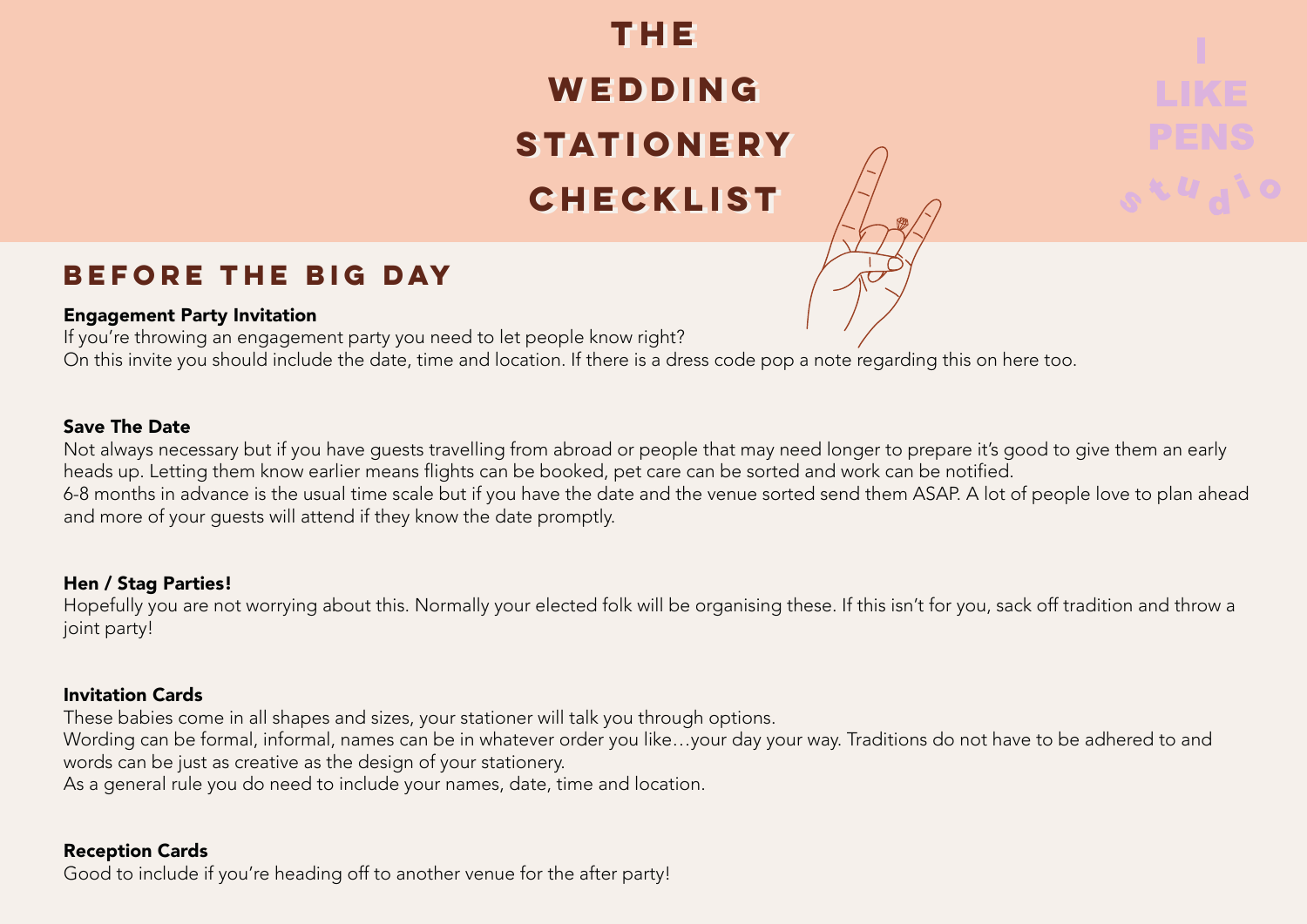# **YOUR DAY, YOUR WAY!**

Parking / Toilets / Bar/ Cake - You can litereally go over board with signage. Only use where it is really needed. If the venue is a bare barn then go for it but if things are clearly visable and already sign posted don't go crazy and add more! Signage that showcases your cake flavours are popular and can be a nice addition to your cake table. Order of the day - A large sign or a booklet is a nice way of letting your guests know the structure of the day.

#### Table plan

If you're having a sit down meal let your guests know where they will be sitting. Let your imagination run wild with the design and styling with this. Your stationer will be brimming with ideas on how to make this an awesome focal point.

#### Place cards

I love a place name card! These can be in so many different formats. Speak to your stationer for inspo, and don't forget these are a great way to tie your stationery in with your on the day styling.

#### Table names / numbers

Get creative…dates, memories, holiday destinations or names of your fave cheeses…it's all about you!

#### **Menus**

If people have already chosen their food then these aren't necessarily needed, however they are nice to include as part of your table decor.

#### Favours

One of those things that seems to go in and out of fashion. How about combining your place names with favours? I offer mini art prints that double up as place cards so your guests can take them home, frame them or pop them on the fridge.

## **AFTER**

#### Thank you cards

Not just for guest who you received gifts from, remember all the suppliers that have helped make your day what it was…a little thank you goes a long way.

## **FINALLY**

Enjoy the planning, remember it's all about you and don't let tradition rule your day!

| $\cdot$ $\cdot$ |  |
|-----------------|--|
|                 |  |



H. **LIKE PENS**  $O/I_A V J_Q$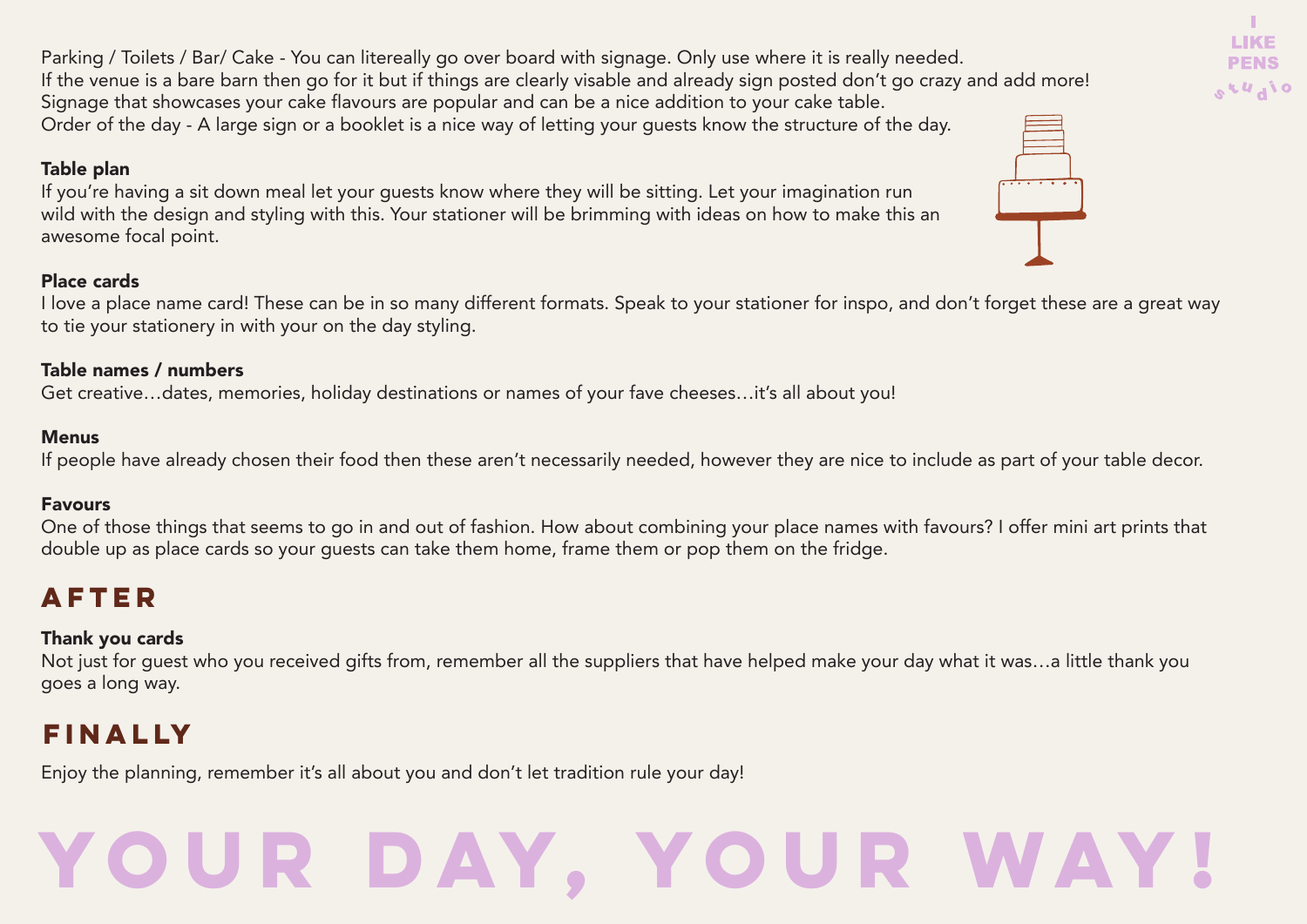#### Directions / Map

I'm a big fan of a map, not just because they look cute and I love drawing them, they are pretty useful! Adding extra notes about your venue/s is a wise idea, is there a long track people need to drive down? Does the sat nav take you somewhere completely off piste?

Do you need to turn down the road with the field of sheep on the left?

You don't want a phone call from Grandma saying she's lost on the morning of your wedding.

#### RSVP - *'répondez s'il vous plaît'*

French for 'please respond' hands up if you knew that already?!

Always include a reply by date ideally 3-6 weeks before your wedding day.

This gives you time to arrange a seating plan, let your caterers know food choices and dip

into the reserved guest list if some people can't make it! Check boxes for your guests to accept or decline are good option.

Think of the notes you used to send people at school…"will you be my boy / girl / best friend? Proceeded by a yes and no boxes for them to tick!

I like the idea of using RSVP's to gather as much information as you can. If you're asking your guests to select a food option now is a good time for them to let you know what they want to eat and if they have any dietary requirements.

#### Detail Cards

It's a nice touch to include some local hotel and taxi recommendations. If you're not from the area, venues often have lists of people and places they can suggest.

A note on gifts. Please remember it is ok to ask for a contribution to a honeymoon/house renovation/campervan! Any other info should be popped on these cards too. Is it a cash only bar? Stilettos can't be worn due to soft floor!

## **ON THE DAY**

#### Signage / Banners

Welcome - A nice touch as your quests enter your venue. Your names, the date of the wedding and maybe a quote or some song lyrics is a cute way of personalising.

Banners - These are sooooo cool! Plus a perfect sustainable option. Take home after and display in your house as a momento of your day.